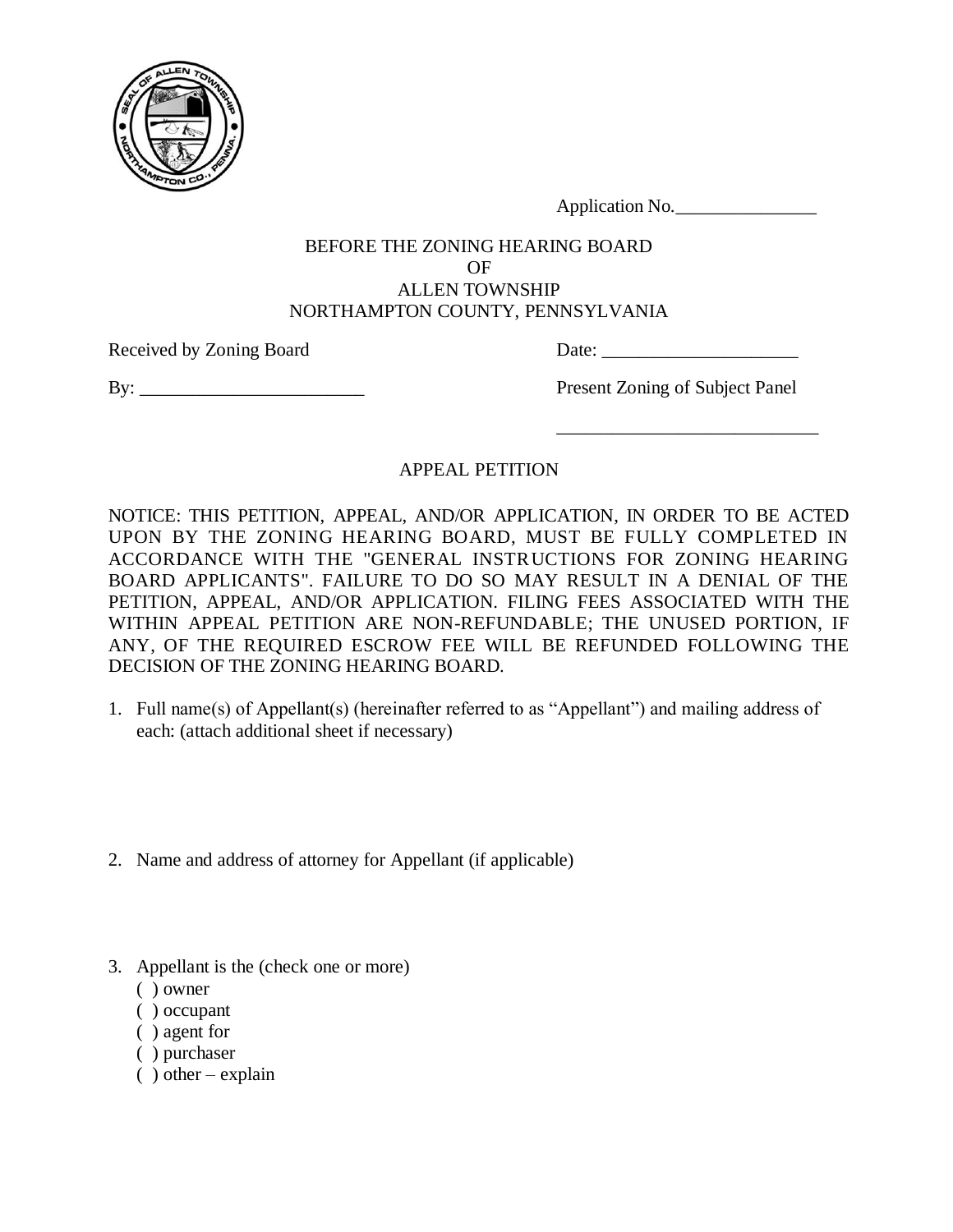- 4. Appellant : (check appropriate action)
	- hereby appeals the decision of the Zoning Officer or other Township Official alleging that said official has failed to follow prescribed procedures or has misinterpreted or misapplied any provision of a valid ordinance or map or any valid rule of regulation governing the action of the Zoning Officer. ( )

The sections of the Allen Township Zoning Ordinance which have been misinterpreted or misapplied or in which procedure has not been followed correctly are as follows:

Action \_\_\_\_\_\_\_\_\_, Section \_\_\_\_\_\_\_, Subsection \_\_\_\_\_\_\_\_\_ Paragraph \_\_\_\_\_\_\_\_\_\_\_\_\_\_ Action \_\_\_\_\_\_\_\_\_, Section \_\_\_\_\_\_\_, Subsection \_\_\_\_\_\_\_\_\_ Paragraph \_\_\_\_\_\_\_\_\_\_\_\_\_\_ Action \_\_\_\_\_\_\_\_\_, Section \_\_\_\_\_\_\_, Subsection \_\_\_\_\_\_\_\_\_ Paragraph \_\_\_\_\_\_\_\_\_\_\_\_\_\_\_

hereby requests a variance alleging that the provisions of the Zoning Ordinance inflict unnecessary hardship upon the Appellant.  $($   $)$ 

A variance is sought from the following provisions of the Allen Township Zoning Ordinance:

| Action | Section | Subsection   | Paragraph |
|--------|---------|--------------|-----------|
| Action | Section | . Subsection | Paragraph |
| Action | Section | Subsection   | Paragraph |

The variance requested relates to the:

\_\_\_\_\_\_\_\_\_\_\_\_\_\_\_\_\_\_\_\_ area; \_\_\_\_\_\_\_\_\_\_\_frontage: yard; \_\_\_\_\_\_\_ use; or

\_\_\_\_\_\_\_\_\_\_\_\_\_\_\_\_\_\_\_\_\_\_\_\_\_\_\_\_\_\_\_\_\_\_\_\_\_\_\_\_\_provisions of the Ordinance.

(state other purpose)

hereby applies for a special exception from the terms of the Allen Township Zoning Ordinance.  $($ )

A special exception is sought from the following provisions of the Allen Township Zoning Ordinance:

| Action | Section | Subsection | Paragraph |
|--------|---------|------------|-----------|
| Action | Section | Subsection | Paragraph |
| Action | Section | Subsection | Paragraph |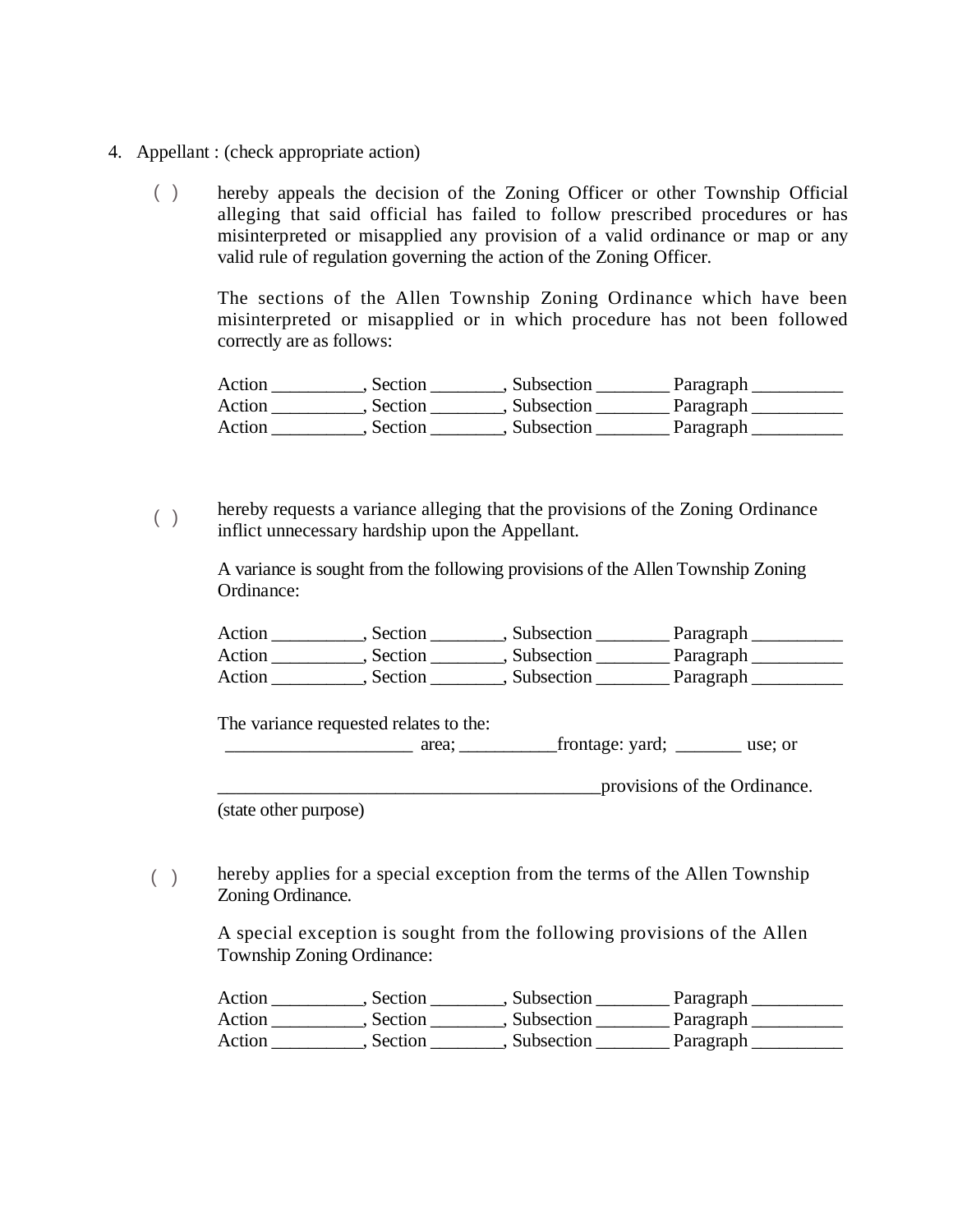( ) hereby applies for a permit under the terms of the Allen Township Zoning Ordinance.

A permit is sought under the following provisions of the Allen Township Zoning Ordinance:

| Action | Section | Subsection | Paragraph |  |
|--------|---------|------------|-----------|--|
| Action | Section | Subsection | Paragraph |  |
| Action | Section | Subsection | Paragraph |  |

( ) hereby applies for (other)

| Action | Section | Subsection | Paragraph |
|--------|---------|------------|-----------|
| Action | Section | Subsection | Paragraph |
| Action | Section | Subsection | Paragraph |

\_\_\_\_\_\_\_\_\_\_\_\_\_\_\_\_\_\_\_\_\_\_\_\_\_\_\_\_\_\_\_\_\_\_\_\_\_\_\_\_\_\_\_\_\_\_\_\_\_\_\_\_\_\_\_\_\_\_\_\_\_\_\_\_\_\_

5. The name(s) and mailing address(es) of the owners and other parties of interest of the subject real estate involved in this Petition, Appeal or Application: (all parties to the title must be listed)

6. The Deed to the subject property is recorded in the Recorder of Deeds Office in and for Northampton County, in Deed Book \_\_\_\_\_\_\_\_\_\_\_\_, at page\_\_\_\_\_\_\_\_\_\_\_\_\_\_\_\_\_\_\_\_\_. The date of the Deed is \_\_\_\_\_\_\_\_\_\_\_\_\_\_\_\_\_\_\_\_\_. Date acquired by Appellant or other parties of interest is  $\overrightarrow{A}$  copy of said Deed is attached hereto.

7. The exact location of the subject property involved in this Petition, Appeal or Application is as follows: (street address is sufficient if available, if corner property, name all intersecting streets)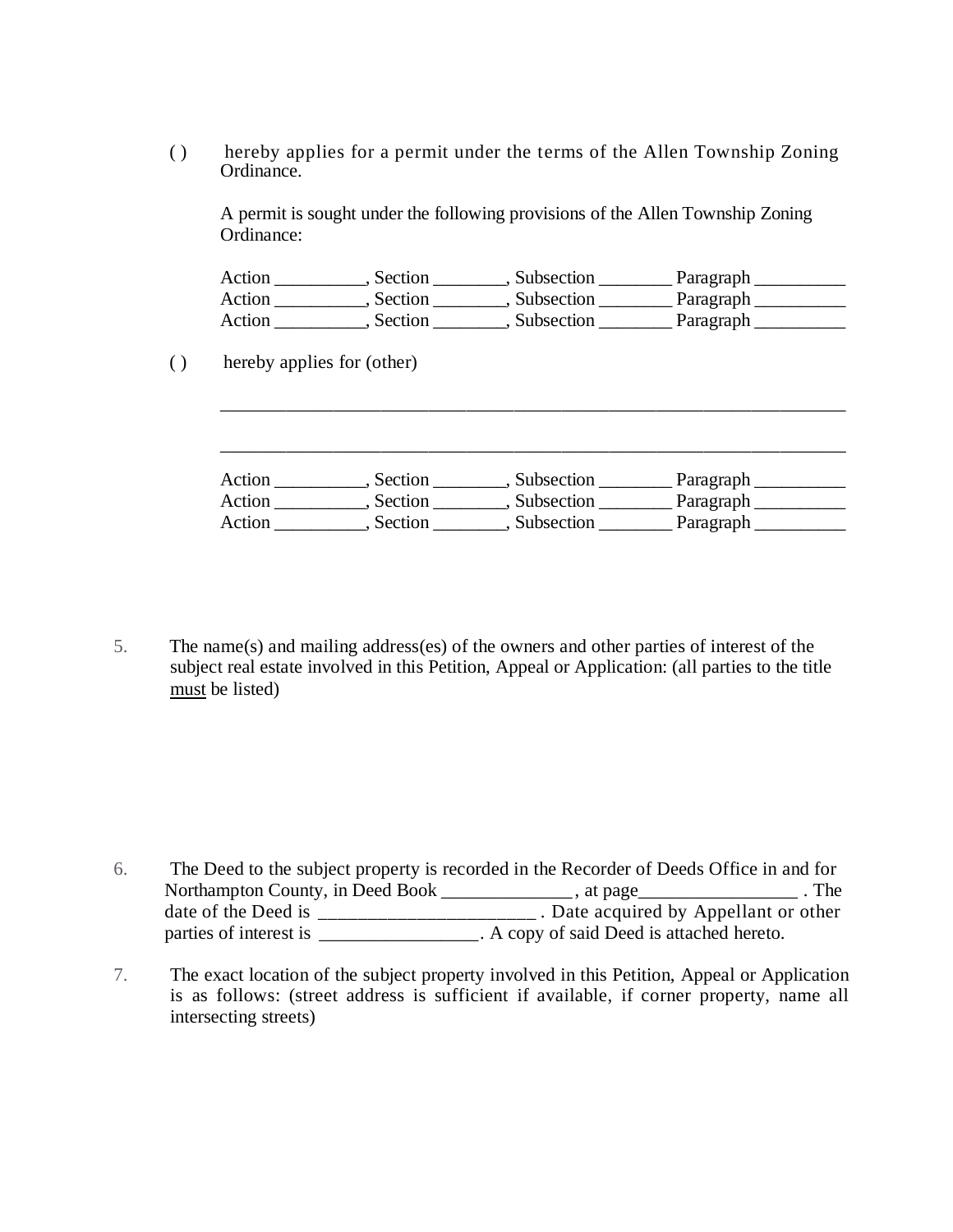8. (a) The dimensions, area and configuration of the subject real estate is as follows: (please draw a sketch of perimeter of subject real estate)

(b) The real estate contains\_\_\_\_\_\_\_\_\_\_\_\_\_ square feet.

9. (a) The real estate is presently used for the purpose of:

Since the date of: and had been used prior thereto for the following purposes: (list dates and uses for the past twenty (20) years)

(b) State dimensions of each building or improvement, number of stories per building or improvement, location of building or improvements within the lot. If real estate is vacant, so note: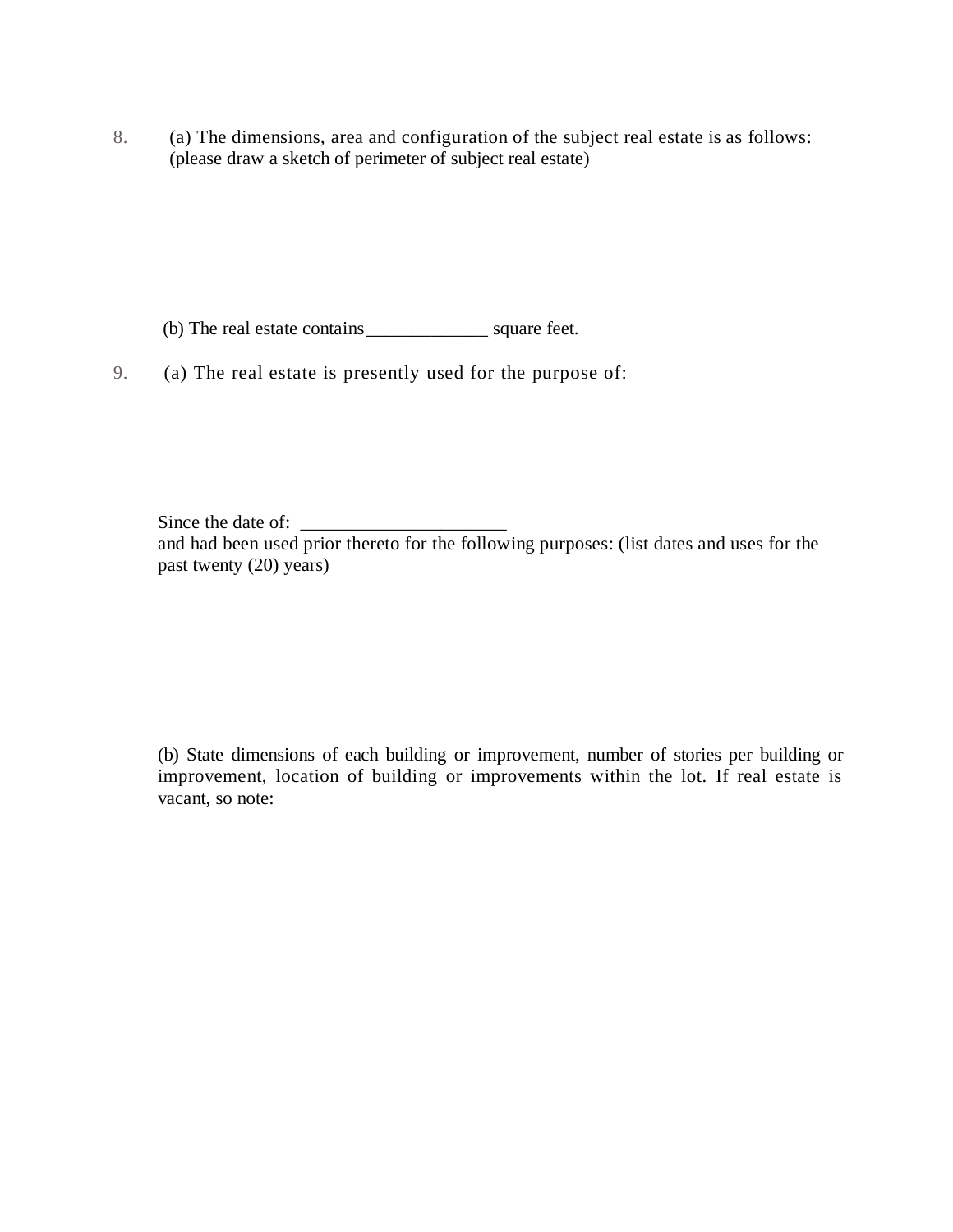10. Appellant appeals or makes application from the order, requirement, decision or determination of the Zoning Officer or other Tow nship Official made on  $\begin{array}{cccc} - & \text{-} \text{-} \text{-} & \text{-} & 20 \text{-} \text{-} & \text{which was as follows:} \end{array}$  (if insufficient s p a c e, a t t a c h additional page)

11. Appellant claims that, for the following reasons, the variance, special exception or other relief should be granted as requested under the aforestated sections of the Allen Township Zoning Ordinance. (Cite all sections and your supporting position thereunder or other relevant information to be considered in your appeal. If variance, please state hardship)

- 12. The variance, if applicable, or the special exception or other relief requested and the new improvements and/or use desired to be made are as follows:
	- (a) Structure(s) to be erected and/or changed:
	- (b) Structures and/or property to be used for:
	- (c) Other improvements, alterations or zoning requirements affected: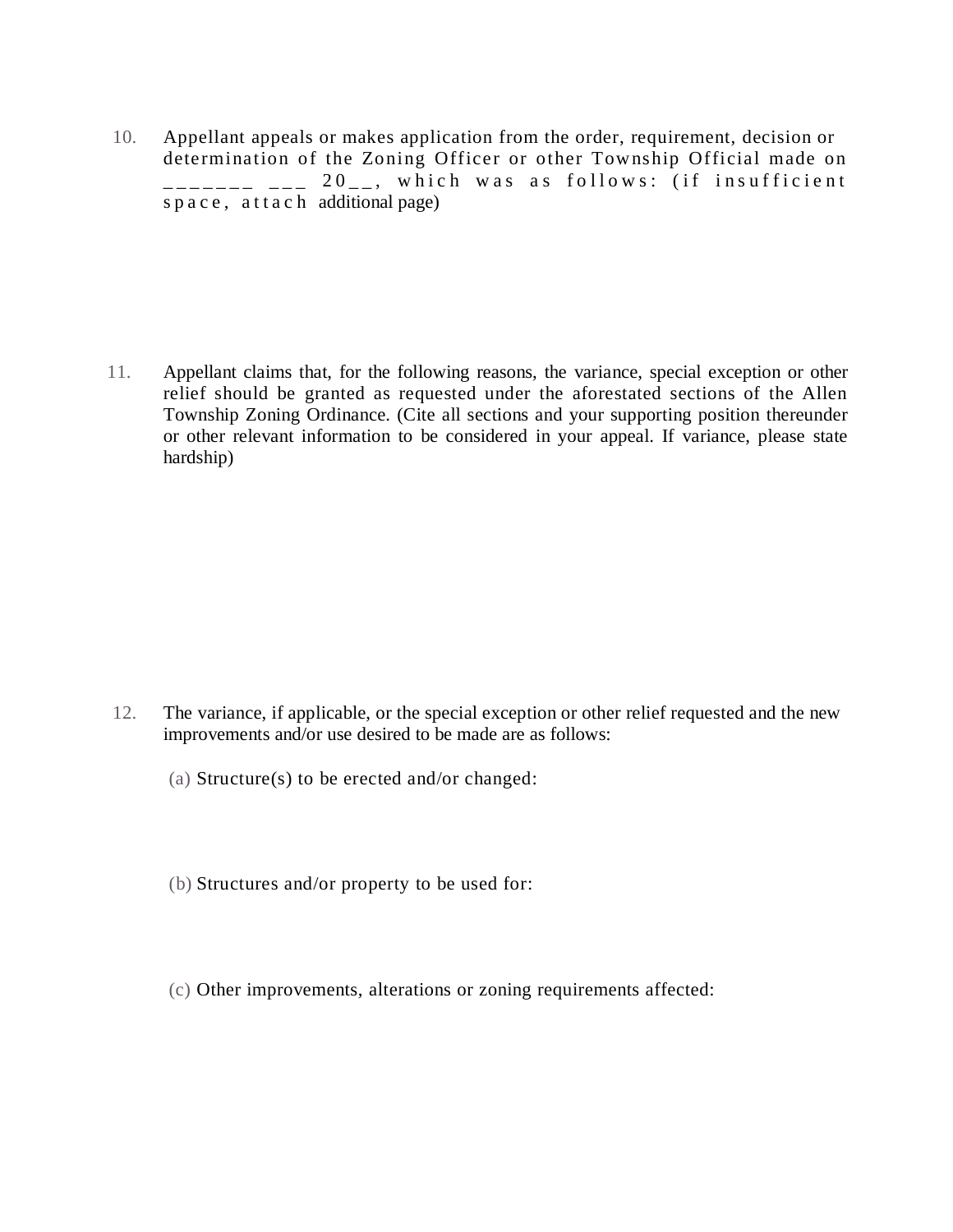13. Have any prior applications or appeals been filed in connection with the subject property:

 $Yes \_$ 

If Yes, state the name of applicant, date and decision:

- 14. Seven (7) copies of the plot plan, drawings, sketches and other exhibits and all information requested in the General Information Sheet and General Instructions are attached hereto and incorporated herein as part of the within Petition, Appeal or Application. (Appellant shall supply any objectors with copies of same)
- 15. Appellant agrees to comply with all provisions of the Allen Township Zoning Ordinance and is aware that the Ordinance provides for penalties for violations of its provisions.
- 16. The Appellant further acknowledges that the Board does not have to consider any application until all information requested by the Zoning Hearing Board or Zoning Officer is submitted by said Appellant, and that, in the event this information is not submitted within twenty-five (25) days from the date of the initial Zoning Hearing Board hearing, then the Board may deny such application, with or without prejudice to the Appellant.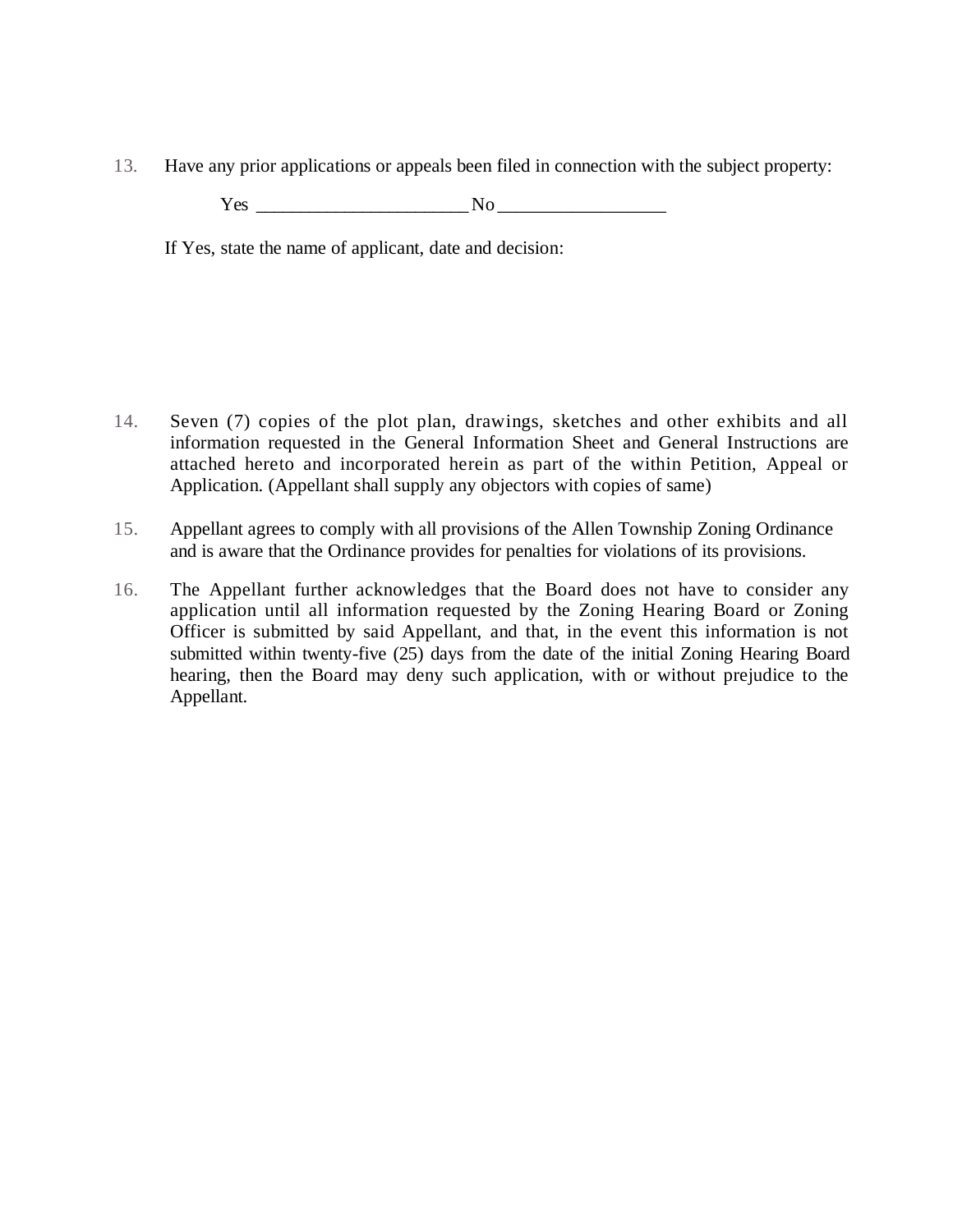17. Whenever additional information is requested by the Zoning Hearing Board and leave to submit additional information is specifically granted by the Chairman of the Zoning Hearing Board, then, in consideration of the Board's forbearance in not refusing the application at the conclusion of the hearing, the Appellant agrees to extend the time for consideration of the application by the Zoning Hearing Board for the number of days after the date for decisions specified in any Ordinance of the Township by the same number of days which the Zoning Hearing Board's consideration of the Petition, Appeal or Application was delayed by failure on the part of Appellant to submit additional information requested.

| Appellant |        |
|-----------|--------|
|           | (seal) |
|           | (seal) |
|           | (seal) |
|           | (seal) |

All Appellants must sign; at least one must sign in the presence of a person capable of administering an oath (see below)

NOTE: The following Affidavit must be taken before a Notary Public or other appropriate Official by one of the Appellants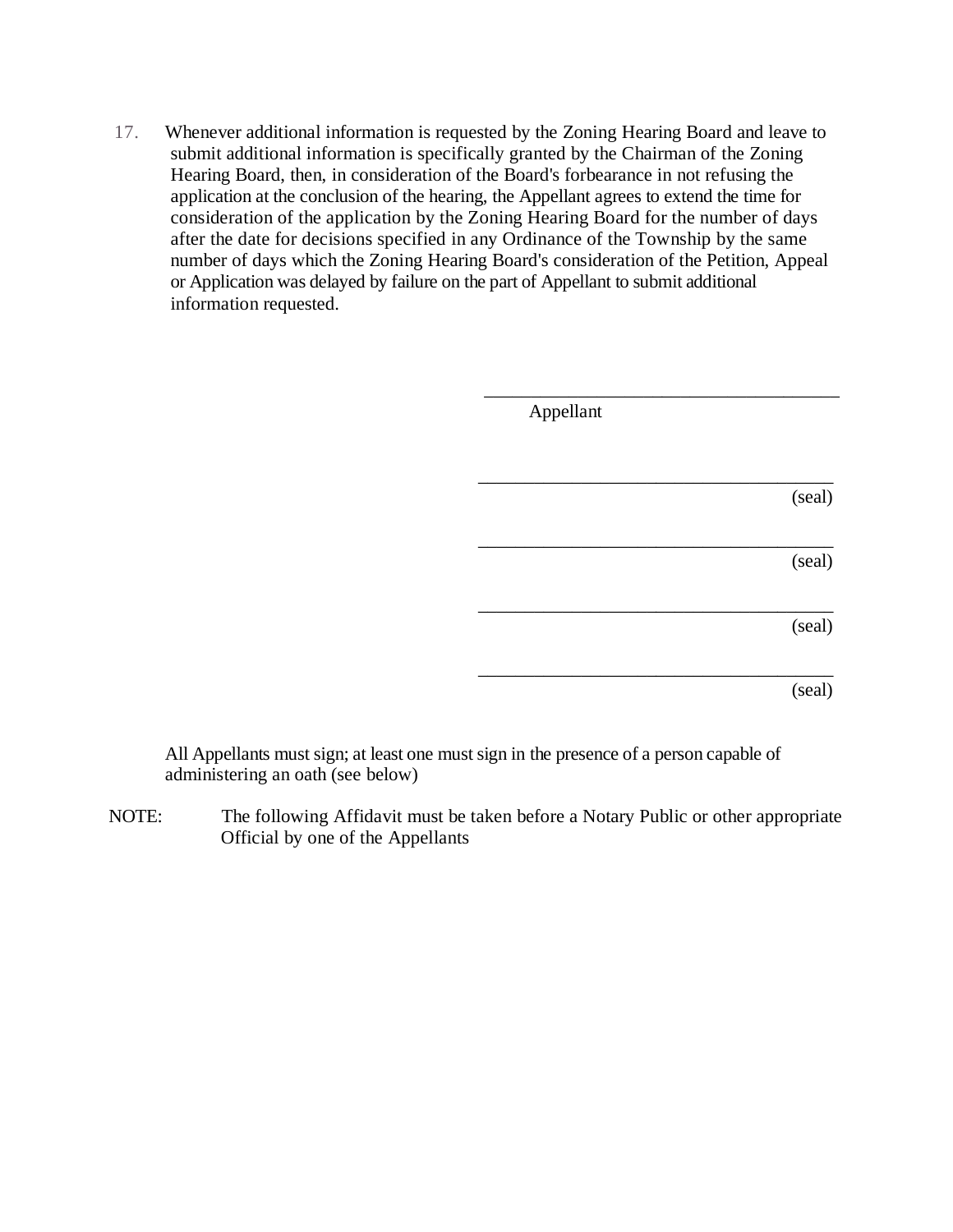#### FOR INDIVIDUAL APPELLANTS

### COMMONWEALTH OF PENNSYLVANIA

### COUNTY OF NORTHAMPTON

One the \_\_\_\_\_\_\_\_\_\_\_\_\_\_ day of \_\_\_\_\_\_\_\_\_\_\_\_\_\_\_\_\_\_\_\_ , 20 before me, a Notary Public in and for the County and State aforesaid, the undersigned officer, personally appeared: known to me (or satisfactorily proven) to be the person whose name is subscribed to the within Petition, and acknowledged that he executed the same for the purposes therein contained and that he was authorized to take this Affidavit on behalf of all of the Appellants and that the facts set forth in the foregoing Appeal Petition and the attached exhibits are true and correct to the best of his information, knowledge and belief.

IT WITNESS WHEREOF, I hereunto set my hand and official seal.

Signature of Appellant taking Affidavit

(SEAL)

SWORN TO AND SUBSCRIBED

Before me this day of

\_\_\_\_\_\_\_\_\_\_\_\_\_\_\_\_\_\_\_\_\_\_\_\_, 20

\_\_\_\_\_\_\_\_\_\_\_\_\_\_\_\_\_\_\_\_\_\_\_\_\_\_\_

Notary Public My commission expires:

Application No. \_\_\_\_\_\_\_\_\_\_\_\_\_\_\_\_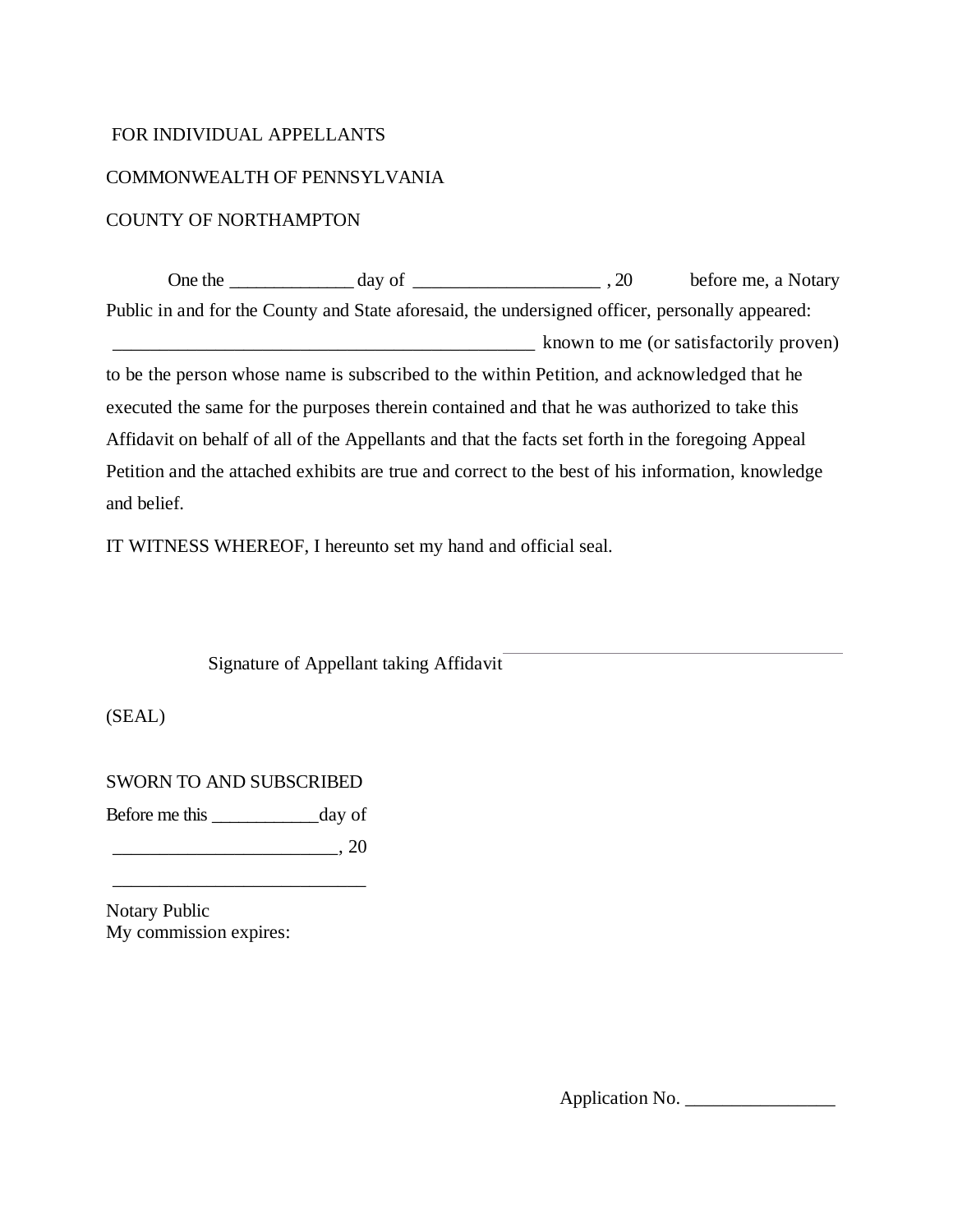# FOR TOWNSHIP USE ONLY

# DO NOT WRITE ON THIS SPACE

| MAILINGS TO ABUTTING LAND OWNERS AND INTERESTED PARTIES |                                                                       |
|---------------------------------------------------------|-----------------------------------------------------------------------|
|                                                         |                                                                       |
|                                                         | DECISION MAILED (CERTIFIED MAIL, RETURN RECEIPT REQUESTED) __________ |
|                                                         |                                                                       |
| DECISION HANDED TO APPELLANT AND/OR OBJECTORS:          |                                                                       |
|                                                         |                                                                       |
|                                                         |                                                                       |
|                                                         |                                                                       |
|                                                         |                                                                       |
|                                                         |                                                                       |
|                                                         |                                                                       |
|                                                         |                                                                       |
|                                                         |                                                                       |
| LEHIGH/NORTHAMPTON JOINT PLANNING COMMISSION ACTION:    |                                                                       |
|                                                         |                                                                       |